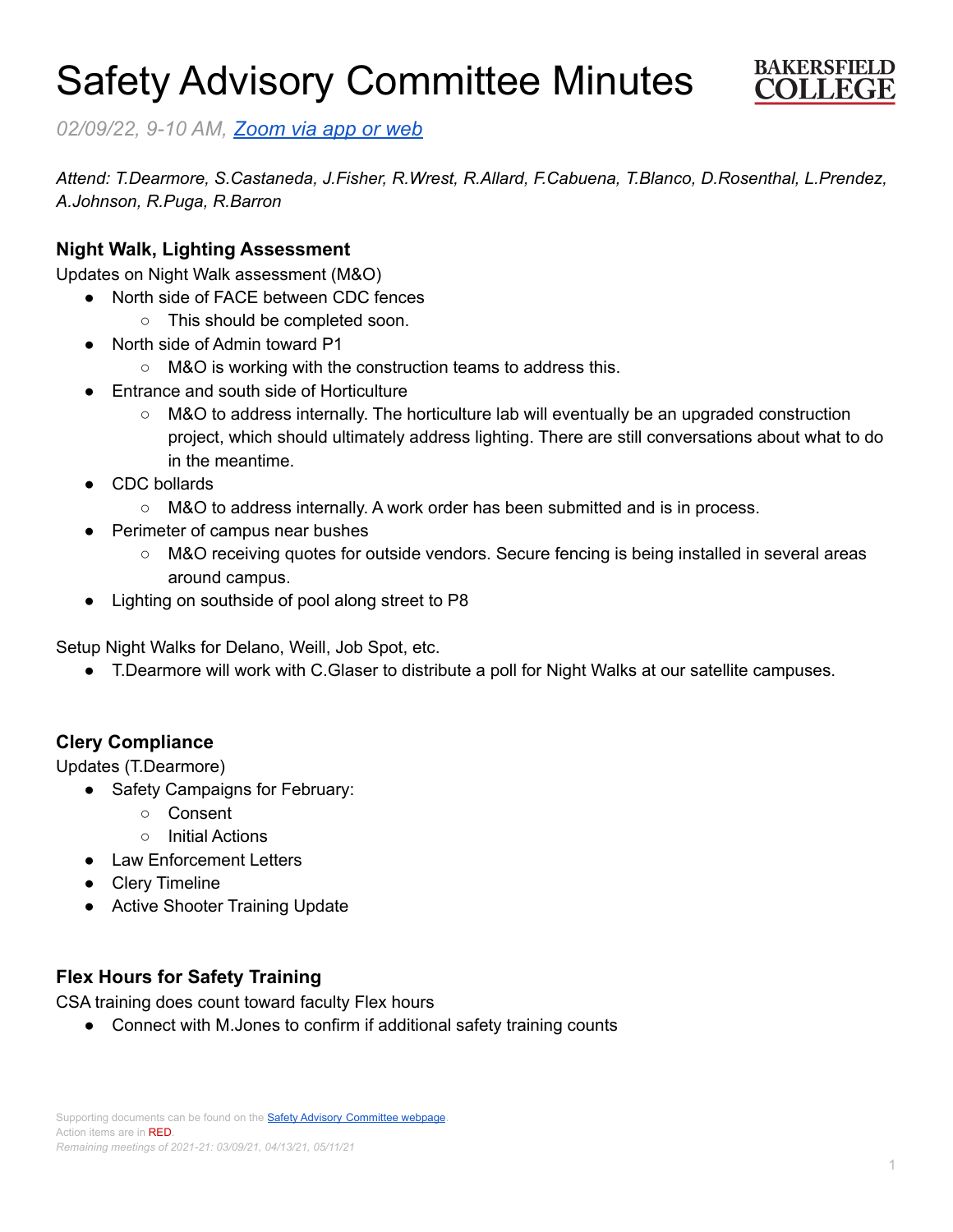*02/09/22, 9-10 AM, [Zoom](https://cccconfer.zoom.us/j/95588517472?pwd=OTV2dmFlMHN3dWkxRndrem1YL2dQQT09) via app or web*

# **Review & Update Emergency Response Procedures**

Updates

● District hired a company that is evaluating our Emergency Response Procedures. This will take several months to complete. T.Dearmore will follow up with J.Grubbs.

### **COVID Protocols**

Updates (College Safety, Risk Management)

COVID checkpoints

- At the beginning there were "high emotions", but most issues have been worked out. 10a-4p is the current timeframe. This new timeframe is likely to help.
- L.Prendez gave an update that the 10a-4p time frame is reverting to 7a-3p next week. There was discussion within the group about understanding why the times are changing. C.Glaser mentioned that it seems the 10a-4p has operated more smoothly than 7a-1p. L.Prendez also asked the group to forward feedback to L.Ayala.

Statewide, the mask mandate will be lifted on 02/15/22. However, BC will still institute a mask mandate indoors on campus.

#### **Roundtable Updates**

M&O (R.Puga)

- Courtesy Cart service decals and posts (R.Puga)
- About 4-5 trees near the Agriculture building were removed. R.Puga let us know that M.Rodriguez is currently working on this project. The trees have been saved and will be replanted elsewhere.

HR (J.Fisher)

- J.Fisher will take updates back to D.Rhoades.
- Title IX campus-wide training
	- Provided one in person training where few people attended
	- HR procedure might be updated in the future
	- Looking into providing training with outside contractor

Food Services (F.Cabuena)

● There are still concerns about people wearing masks in the Dining Commons, but F.Cabuena thanked College Safety for their work to help remind folks to stay masked indoors. C.Glaser suggested that a mask and hand sanitizer table be placed at each entrance to encourage people to wear PPE when inside the Dining Commons.

#### CDC